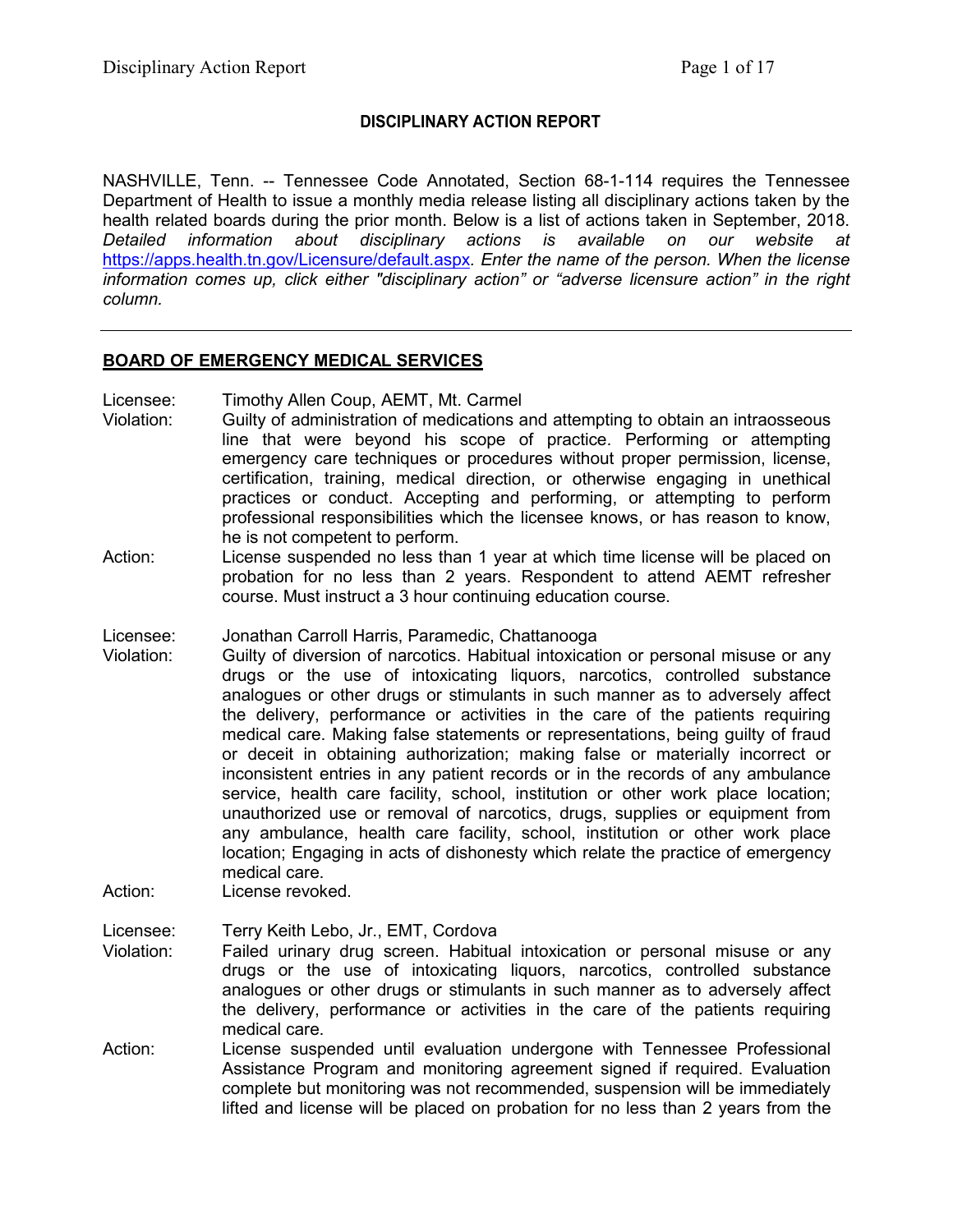date of the Order.

Licensee: Rhonda D. Lucas, Paramedic, Lyles<br>Violation: Failed to timely begin advanced life

- Failed to timely begin advanced life support invention on a patient, failed to correctly prepare the cardiac monitor for a patient in crisis, administered incorrect medication dosage to the same patient. In response to separate call Respondent failed to contact medical control or follow protocol of Hickman County EMS regarding patients in cardiogenic shock. Patient later expired. Gross health care liability or negligence, or a pattern of continued or repeated health care liability, ignorance, negligence or incompetence in the provision of emergency care.
- Action: License voluntarily surrendered (same as revocation)

## Licensee: Jason David Parker, EMT, Dyersburg

- Violation: Guilty of unauthorized use or removal of narcotics, drugs, supplies, or equipment from any ambulance, healthcare facility, school, institution, or other work place location. Engaging in acts of dishonesty which relate to the practice of emergency medical Care.
- Action: License suspended until receipt of signed monitoring agreement with Tennessee Professional Assistance Program at which time suspension will be stayed and license will be placed on probation to run concurrent with the monitoring agreement but not less than 3 years from the date of the Order.

Licensee: Kenneth M. Shives, Jr., AEMT, Memphis

- Violation: Guilty of DUI and positive for marijuana. Habitual intoxication or personal misuse or any drugs or the use of intoxicating liquors, narcotics, controlled substance analogues or other drugs or stimulants in such manner as to adversely affect the delivery, performance or activities in the care of the patients requiring medical care.
- Action: License suspended and Respondent to appear at the December 12, 2018 Emergency Medical Services Board meeting.

Licensee: Jessica Nicole Smith, AEMT Memphis

- Violation: Failed pre-employment drug screen. Habitual intoxication or personal misuse or any drugs or the use of intoxicating liquors, narcotics, controlled substance analogues or other drugs or stimulants in such manner as to adversely affect the delivery, performance or activities in the care of the patients requiring medical care.
- Action: License suspended until receipt of signed monitoring agreement with Tennessee Professional Assistance Program at which time suspension will be stayed and license will be placed on probation to run concurrent with the monitoring agreement but not less than 3 years from the date of the Order.

Licensee: Gordon Brett Stokes, Paramedic, Chattanooga

Violation: Guilty of taking time during an emergency run to conduct "class" when proper protocol dictated that the patient be transported to a hospital. Guilty of instructing an AEMT to establish an Intraosseous line and administer Narcan to the patient, which is beyond the scope of duties for an AEMT. Respondent instructed an AEMT not to use lubricant for insertion of a nasopharyngeal airway but to use hand sanitizer. Respondent then bragged on social media regarding the use of hand sanitizer in place of lubricant. Guilty of making false or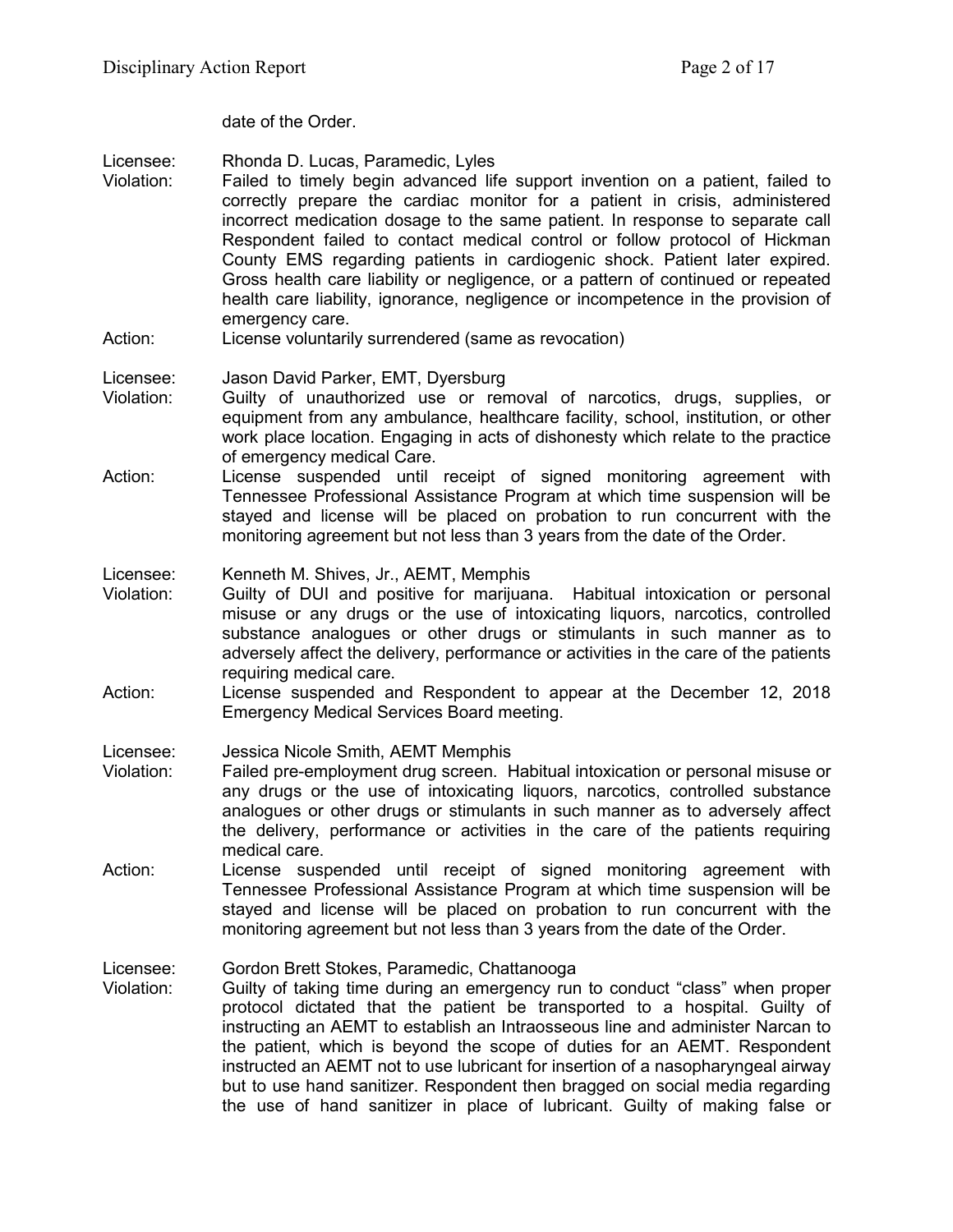materially incorrect or inconsistent entries in any patient records or in the records of any ambulance service, health care facility, school, institution or other work place location; performing or attempting emergency care techniques or procedures with proper permission, license, certification, training, medical direction, or otherwise engaging in unethical practices or conduct; and assigning persons to perform functions contrary to this part or rules and regulations of the board. Failing to take appropriate action in safeguarding the patient from incompetent health care practices of emergency medical services personnel. Delegating, assisting or advising a person to perform professional responsibilities or procedures when the licensee knows, or has reason to know, that such person is not qualified by training, experience, or license to perform such procedures.

- Action: License is revoked.
- Licensee: Eric Scott Stringer, Jr., EMT, Old Hickory
- Violation: Guilty of a positive drug screen for Marijuana. Habitual intoxication or personal misuse or any drugs or the use of intoxicating liquors, narcotics, controlled substance analogues or other drugs or stimulants in such manner as to adversely affect the delivery, performance or activities in the care of the patients requiring medical care.
- Action: License suspended until evaluation undergone with Tennessee Professional Assistance Program and monitoring agreement signed if required. Evaluation complete but monitoring was not recommended, suspension will be immediately lifted and license will be placed on probation for no less than 2 years from the date of the Order.

## **BOARD OF HEALTHCARE FACILITIES**

Licensee: Asbury Cove, ACLF, Ripley

- Violation: Facility failed to ensure that all drugs were administered by a licensed professional operating within the scope of their professional licensure. The facility failed to maintain a clean and sanitary kitchen. ACLF shall provide dietary services and maintain and properly store 48 hours of food supply at all times.
- Action: Assessed civil penalties in the amount of \$1,500.00
- Licensee: Broadmore Assisted Living, ACLF, Bristol
- Violation: Failed to conduct fire drills for each ACLF work shift in each separate ACLF building at least quarterly. An ACLF may not retain a resident who cannot evacuate within 13 minutes.

Action: Assessed civil penalties in the amount of \$1,500.00

- Licensee: Brookdale Goodlettsville, ACLF, Goodlettsville
- Violation: Residence failed to provide its residents with safety when in ACLF; failed to have documented plans and procedures to show evacuation of all residents; failed to develop a plan of care upon admittance; and failed to ensure residents to be free from mental and physical abuse.
- Action: Assessed civil penalties in the amount of \$2,000.00

Licensee: Deane Hill Place, ACLF, Knoxville

Violation: Facility failed to follow their policy on abuse and neglect by failing to separate a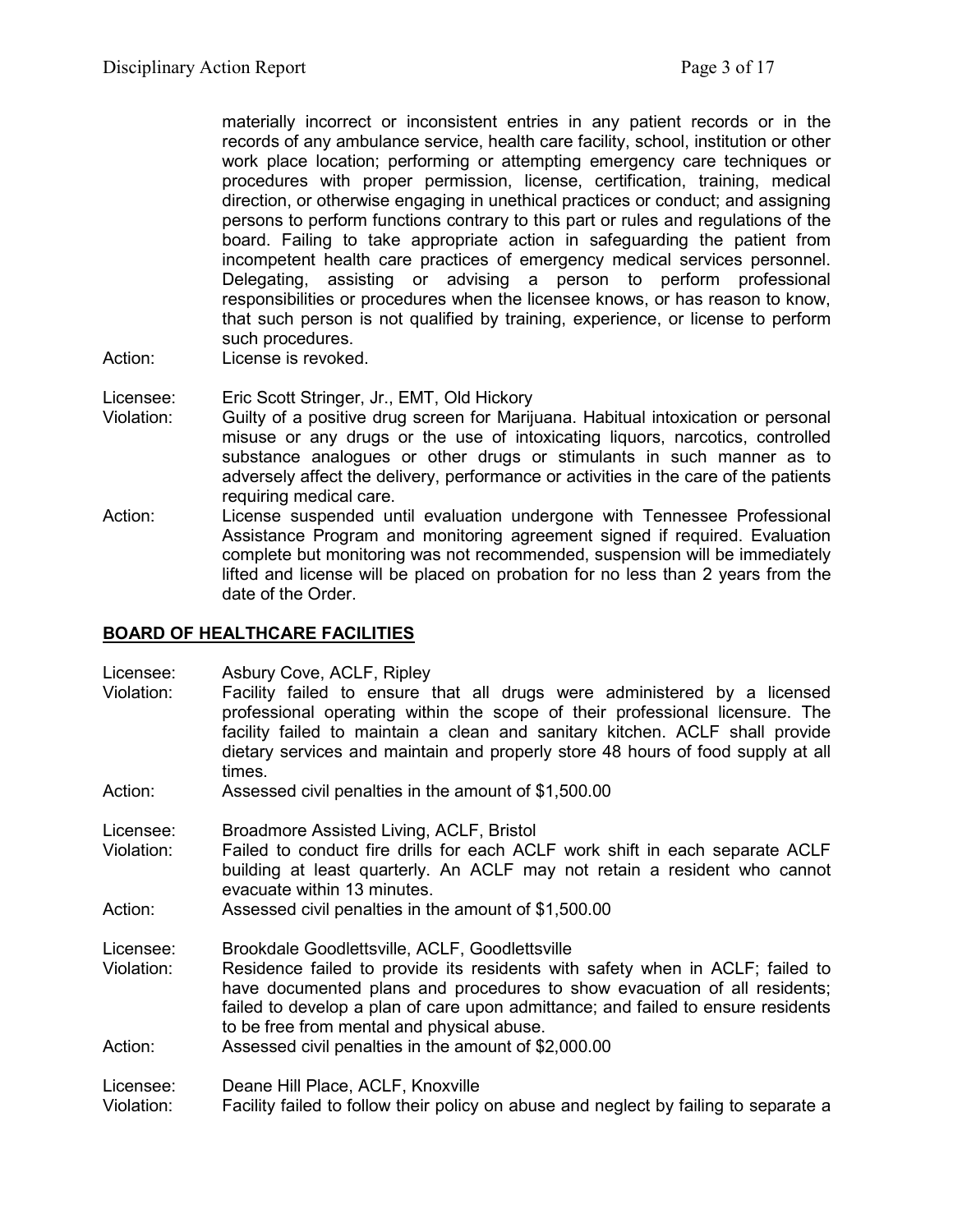resident and care provider to ensure the resident's safety, upon reports of verbal abuse. Facility failed to provide the ability and readiness to intervene in crisis by calling the local fire department on 16 different occasions for assistance involving one resident. Facility failed to obtain a physician certification for a resident certifying that her care needs could be appropriately met in the ACLF setting after her admission to hospice.

- Action: Assessed civil penalties in the amount of \$2,500.00
- Licensee: Dominion Senior Living of Sevierville, ACLF, Sevierville
- Violation: Guilty of permitting the continued stay of a resident who exhibited verbal and physically aggressive behavior, posing a threat to self and others based on behavior, not diagnosis
- Action: Assessed civil penalties in the amount of \$3,000.00
- Licensee: Freedom Senior Living, LLC, ACLF, Sevierville
- Violation: Failed to conduct fire drills for each ACLF work shift in each separate ACLF building at least quarterly. Failed to conduct one fire drill per quarter during sleeping hours. Failed to maintain all safety equipment in good repair and in a safe operating condition.
- Action: Assessed civil penalties in the amount of \$1,500.00
- Licensee: Grace Manor, ACLF, Nashville
- Violation: Facility staff failed to ensure that medication be administered in accordance with the resident's plan of care. Facility failed to monitor a resident's whereabouts and to prevent him from falling, which resulted in harm to resident and therefore failed to provide safety to when in the ACLF.
- Action: Assessed civil penalties in the amount of \$3 ,500.00
- Licensee: Magnolia Manor, HCF, McKenzie
- Violation: Guilty of operating as an unlicensed assisted care facility in deplorable condition and continued to do so despite cease and desist letters being submitted. Based on the facts, surveyors substantiated that Magnolia Manor is administering medications to primarily aged persons who require domiciliary care and require assistance with non-medical activities of daily living. As such, these residents meet the definition of a "home for the aged resident." The Stipulations of Fact are sufficient to establish that Magnolia Manor requires licensure as a residential home for the aged.
- Action: The assessment of eight (8) civil monetary penalties in the amount of two thousand dollars (\$2,000.00) each for a total of sixteen thousand dollars (\$16,000.00) which represents the period of time that Magnolia Manor remained in operation after receipt of the cease and desist order. Respondent AGREES TO APPLY FOR LICENSURE AS A RESIDENTIAL HOME FOR THE AGED PRIOR TO SEPTEMBER 5, 2018. Respondent agrees to submit architectural plans drafted by a licensed architect for Magnolia Manor by September 21, 2018. If Respondent's architectural plans are inadequate or found to be deficient by the Office of Plans Review, Respondent must submit amended plans within seven (7) days from the date of receipt of this notice from the Office of Plans Review. If Respondent's application is not completed within six (6) months of the date of this Order, Respondent's application will be deemed abandoned and Respondent will be found in violation of the terms of this Order. Respondent shall not administer medication to residents. All residents remaining in Magnolia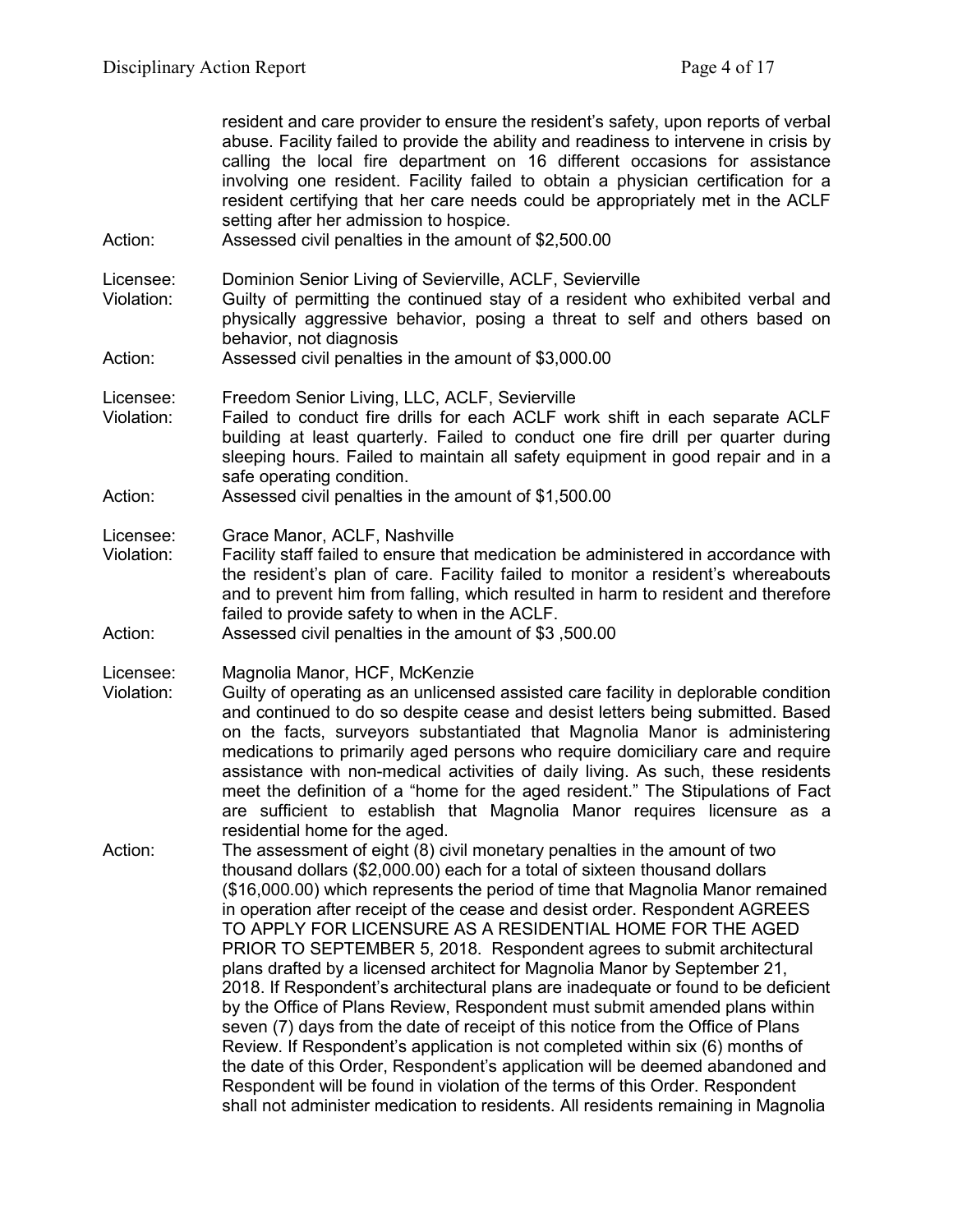Manor must be capable of self-administration of medication. Respondent agrees to move all residents out of Building II. Any residents remaining in the facility must reside in Building I. No residents may reside in Building II until the Department's Life Safety surveyors deem Building II fit for habitation. All residents remaining at Magnolia Manor shall be ambulatory residents. All residents shall be capable of evacuating the home in accordance with Life Safety Code. Residents who cannot evacuate within thirteen (13) minutes shall not be admitted or retained in the facility. Respondent agrees to allow surveyors from the Department of Health unannounced access to Magnolia Manor for the purposes of protecting the health, safety, and welfare of the public. Respondent agrees to prohibit Kenneth Miller or any other individual on the Registry of Persons Who Have Abused, Neglected, or Misappropriated Property of a Vulnerable Person ("Abuse Registry") from entering, working, or accessing Magnolia Manor. Failure to comply with the terms set forth will result in the Department immediately initiating a petition for injunctive relief or any other relief available in law or equity, pursuant to Tenn. Code Ann. § 68-11-213(g).

Licensee: Northshore Senior Living, Knoxville

- Violation: Facility failed to provide each resident with safety resulting in a fall with a fracture, necessitating surgery. Facility failed to follow physician's orders for the administration of medication for a resident.
- Action: Assessed civil penalties in the amount of \$1,000.00

## **BOARD OF MASSAGE LICENSURE**

Licensee: Jessica Poindexter, LMT, Knoxville \* Violation: Convicted of multiple misdemeanors. Action: Conditional license granted with terms of TnPap monitoring agreement. *\*Late Reporting from December, 2017*

## **BOARD OF MEDICAL EXAMINERS**

Licensee: Odie Lee Battles, Jr., MD, Horn Lake, Mississippi Violation: Respondent prescribed Suboxone to patients at non-medical settings and failed to make progress notes for those visits. Respondent prescribed Subutex instead of Suboxone without notating a justification. Respondent failed to modify treatment plans based upon aberrant urine drug screens and Respondent failed to counsel patients on the risks of concurrently using substances. Respondent's patients' records inadequately demonstrate that the Respondent utilized the addiction therapy aspect of Suboxone maintenance treatment to help cure patients of their addiction Action: License is placed on probation (5 years); surrender Drug Addiction Treatment Act waive designation (5 years); to attend Medical Documentation and Prescribing Controlled Drugs continuing education courses; assessed civil penalty of \$4,000.00; assessed costs not to exceed \$30,000.00 Licensee: Nasreen A. Begum, MD, Antioch Guilty of criminal conviction in Suffolk County in the State of New York for 3 counts of Criminal Sale of Prescription for Controlled Substances Action: License revoked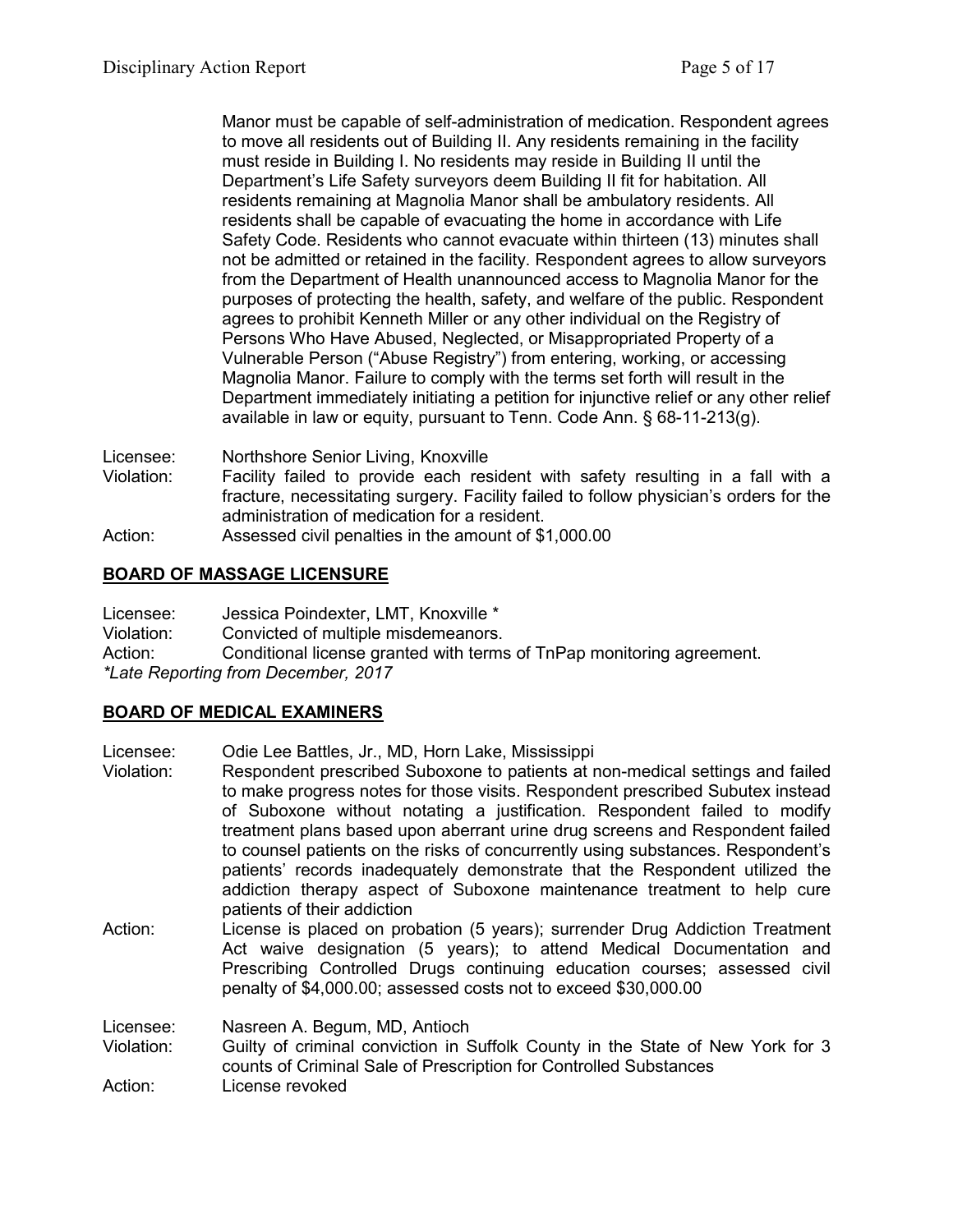| Licensee:<br>Violation:<br>Action: | Donald J. Boatright, MD, Franklin<br>Guilty of making or causing false statements or representations in claims under<br>a federal healthcare program. Specifically, Respondent received two cash<br>payments totaling \$700.00 in exchange for patient referrals to a durable medical<br>supplier. The patients referred were in need of equipment such as oxygen and<br>CPAP machines. Unprofessional, dishonorable or unethical conduct.<br>License reprimanded; assessed civil penalty of \$1,000.00 plus costs not to<br>exceed \$1,000.00 |
|------------------------------------|------------------------------------------------------------------------------------------------------------------------------------------------------------------------------------------------------------------------------------------------------------------------------------------------------------------------------------------------------------------------------------------------------------------------------------------------------------------------------------------------------------------------------------------------|
| Licensee:<br>Violation:<br>Action: | Brett Campbell, MD, Nashville<br>Failed to maintain sufficient continuing education credits.<br>Agreed Citation; assessed civil penalty of \$3,325.00 plus costs not to exceed<br>\$1,000.00                                                                                                                                                                                                                                                                                                                                                   |
| Licensee:<br>Violation:<br>Action: | Sharicka L. Gibson, MDXL, Nashville<br>Guilty of practicing on a lapsed license<br>License reprimanded, assessed with civil penalties of \$900.00 plus costs not to<br>exceed \$1,000.00                                                                                                                                                                                                                                                                                                                                                       |
| Licensee:<br>Violation:            | *Frederick Hodges, MD Memphis<br>Applicant petitioned for a reinstatement of his revoked license after fulfilling all of<br>the disciplinary requirements.                                                                                                                                                                                                                                                                                                                                                                                     |
| Action:                            | Conditional license granted; placed on probation (2 years), lifetime advocacy<br>with Tennessee Medical Foundation and maintain a patient log.<br>*Delayed reporting from August, 2018                                                                                                                                                                                                                                                                                                                                                         |
|                                    |                                                                                                                                                                                                                                                                                                                                                                                                                                                                                                                                                |
| Licensee:<br>Violation:<br>Action: | *Jeffery Horn, MD, Chattanooga<br>Failure to maintain sufficient continuing education credits.<br>Agreed Citation; assessed civil penalty of \$2,025.00<br>*Late reporting from March, 2018.                                                                                                                                                                                                                                                                                                                                                   |
| Licensee:<br>Violation:            | Jacquelyn C. Jackson, MD, Franklin<br>Guilty of not signing 100% of medical records in which a controlled substance<br>had been prescribed by an Advanced Practice Registered Nurse of which she<br>was supervising. Guilty of unprofessional, dishonorable or unethical conduct                                                                                                                                                                                                                                                               |
| Action:                            | License placed on probation; must successfully complete continuing education<br>course Prescribing Controlled Drugs; assessed civil penalty of \$1,000.00 plus<br>costs not to exceed \$3,000.00                                                                                                                                                                                                                                                                                                                                               |
| Licensee:<br>Violation:            | Robert B. Lee, MD, Franklin<br>Guilty of being disciplined by another state or territory of the United States for<br>any acts or omissions that would constitute grounds for discipline of a personal<br>licensed in this state                                                                                                                                                                                                                                                                                                                |
| Action:                            | License voluntarily retired; assessed costs not to exceed \$1,000.00                                                                                                                                                                                                                                                                                                                                                                                                                                                                           |
| Licensee:                          |                                                                                                                                                                                                                                                                                                                                                                                                                                                                                                                                                |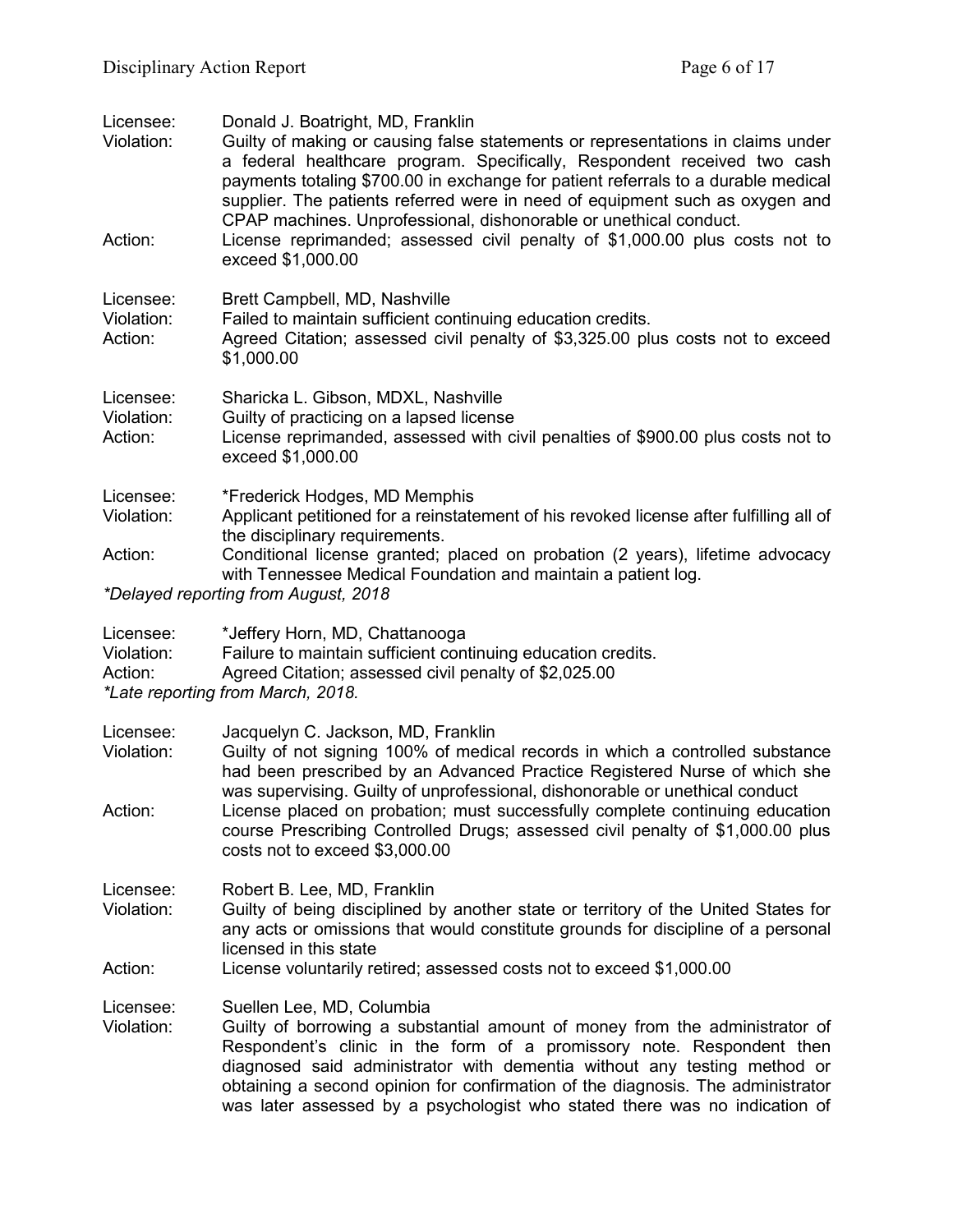|                                    | dementia. Guilty of unprofessional, dishonorable or unethical conduct.<br>Physicians should decline gifts that are disproportionately or inappropriately<br>large                                             |  |
|------------------------------------|---------------------------------------------------------------------------------------------------------------------------------------------------------------------------------------------------------------|--|
| Action:                            | License voluntarily retired; assessed civil penalty of \$2,000.00 plus costs not to<br>exceed \$1,000.00                                                                                                      |  |
| Licensee:                          | Thomas McGuire, MD, Cleveland                                                                                                                                                                                 |  |
| Violation:                         | Failed to maintain sufficient continuing education credits.                                                                                                                                                   |  |
| Action:                            | Agreed Citation; assessed civil penalty of \$3,800.00                                                                                                                                                         |  |
| Licensee:                          | John Milligan, MD, Knoxville                                                                                                                                                                                  |  |
| Violation:                         | Failed to maintain sufficient continuing education credits.                                                                                                                                                   |  |
| Action:                            | Agreed Citation; assessed civil penalty of \$1,925.00                                                                                                                                                         |  |
| Licensee:                          | Katherine Mullins, MD, Memphis                                                                                                                                                                                |  |
| Violation:                         | Failed to timely renew license.                                                                                                                                                                               |  |
| Action:                            | Agreed Citation; assessed civil penalty of \$6,000.00                                                                                                                                                         |  |
| Licensee:                          | Melissa Shepard Palazzo, MD, Jonesborough                                                                                                                                                                     |  |
| Violation:                         | Failed to maintain sufficient continuing education credits.                                                                                                                                                   |  |
| Action:                            | Agreed Citation; assessed civil penalty of \$350.00                                                                                                                                                           |  |
| Licensee:<br>Violation:            | Stephen D. Pershing, MD, Lenoir City<br>Guilty of engaging in the practice of medicine when mentally or physically<br>unable to safely do so. Guilty of unprofessional, dishonorable or unethical<br>conduct. |  |
| Action:                            | License summarily suspended                                                                                                                                                                                   |  |
| Licensee:<br>Violation:<br>Action: | *James Richmond, MD, Chattanooga<br>Failure to maintain sufficient continuing education credits.<br>Agreed Citation; assessed civil penalty of \$1,350.00<br>*Late reporting from March, 2018.                |  |
| Licensee:                          | Suzanne P. Riva, MD, Nashville                                                                                                                                                                                |  |
| Violation:                         | Respondent is guilty of forging her physician employer's name in order to obtain                                                                                                                              |  |

| violation. | Respondent is quilty of lorging her privsician employer s hame in order to obtain<br>more than sixty controlled substance prescriptions for herself. Respondent also<br>forged her physician employer's name to write controlled substance<br>prescriptions to her coworkers. |
|------------|-------------------------------------------------------------------------------------------------------------------------------------------------------------------------------------------------------------------------------------------------------------------------------|
| Action:    | License permanently revoked; assessed civil penalty of \$12,300.00 plus costs<br>not to exceed \$25,000.00                                                                                                                                                                    |
| l icensee: | John Sharrill MD Crossvilla                                                                                                                                                                                                                                                   |

Licensee: John Sherrill, MD Crossville

Violation: Failed to maintain sufficient continuing education credits.

Action: Agreed Citation; assessed civil penalty of \$1,375.00

- Licensee: Rome Sherrod II, MD, Southaven, Mississippi<br>Violation: Guilty of unprofessional, dishonorable or une
- Guilty of unprofessional, dishonorable or unethical conduct. Due to cognitive problems resulting from a stroke in March 2016 it was recommended by an evaluation that he obtain a full neuropsychological and neurological evaluation and clearance to return to medical practice. Respondent did not complete all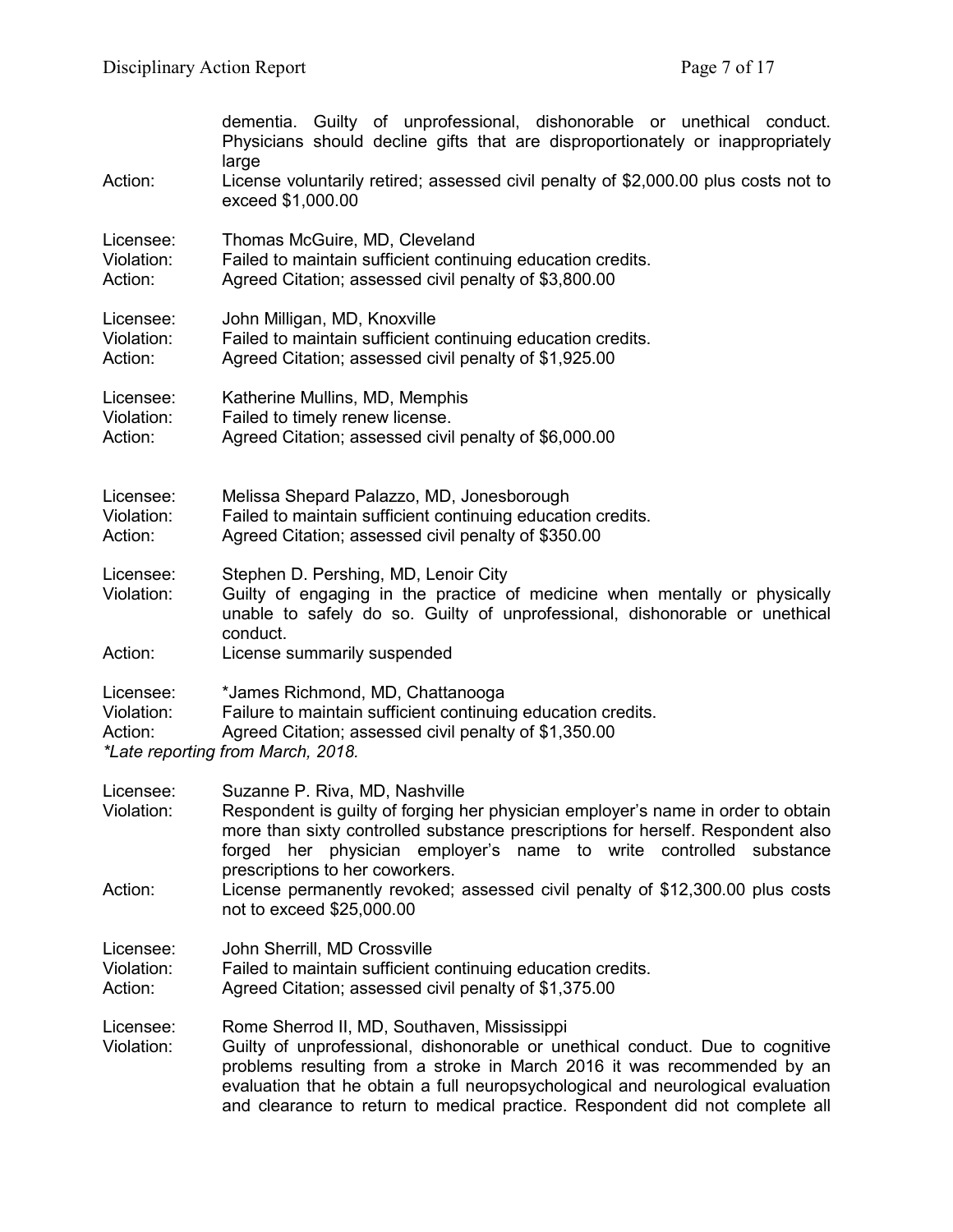| Action:                            | requirements, applied for a Tennessee license and fraudulently answered "no"<br>to the question asking if he had "a medical condition which in any way impaired<br>or limited his ability to practice medicine with reasonable skill and safety."<br>Respondent voluntarily retired his Mississippi license while under investigation.<br>License suspended until completion of an evaluation with Vanderbilt<br><b>Comprehensive Assessment Program</b> |
|------------------------------------|----------------------------------------------------------------------------------------------------------------------------------------------------------------------------------------------------------------------------------------------------------------------------------------------------------------------------------------------------------------------------------------------------------------------------------------------------------|
| Licensee:<br>Violation:<br>Action: | Wayne Spradley, MD, Harrison<br>Failed to maintain sufficient continuing education credits.<br>Agreed Citation; assessed civil penalty of \$700.00                                                                                                                                                                                                                                                                                                       |
| Licensee:<br>Violation:<br>Action: | Thomas Struble, MD Hendersonville<br>Failed to maintain sufficient continuing education credits.<br>Agreed Citation; assessed civil penalty of \$200.00                                                                                                                                                                                                                                                                                                  |
| Licensee:<br>Violation:            | Kumar P. Yogesh, MD, Dresden<br>Guilty of supervising an employee performing tasks of a polysomnographic<br>technologist that was not licensed as such by the Tennessee Polysomnography<br><b>Professional Standards Committee</b>                                                                                                                                                                                                                       |
| Action:                            | License reprimanded; assessed civil penalty of \$7,000.00 plus costs not to<br>exceed \$1,500.00                                                                                                                                                                                                                                                                                                                                                         |

## **BOARD OF NURSING**

| Licensee:<br>Violation:<br>Action: | Melissa J. Darby, LPN, Chuckey<br>Guilty of a crime; guilty of unprofessional conduct<br>License suspended until evaluation undergone with Tennessee Professional<br>Assistance Program and monitoring agreement signed if required                                                                                                                                                                                                                                                                                                                                                                                                                                                                                                                                                                                                                                                                                                                                                                                                                                                                                              |
|------------------------------------|----------------------------------------------------------------------------------------------------------------------------------------------------------------------------------------------------------------------------------------------------------------------------------------------------------------------------------------------------------------------------------------------------------------------------------------------------------------------------------------------------------------------------------------------------------------------------------------------------------------------------------------------------------------------------------------------------------------------------------------------------------------------------------------------------------------------------------------------------------------------------------------------------------------------------------------------------------------------------------------------------------------------------------------------------------------------------------------------------------------------------------|
| Licensee:<br>Violation:            | Alexandra Michelle Davis, RN, Collierville<br>Unfit or incompetent by reason of negligence, habits, or other cause; addicted to<br>alcohol or drugs to the degree of interfering with nursing duties; guilty of<br>unprofessional conduct; to wit: failure to maintain a record for each patient<br>which accurately reflects the nursing problems and interventions for the patient<br>and/or failure to maintain a record for each patient which accurately reflects the<br>name and title of the nurse providing care; making false or materially incorrect,<br>inconsistent, or unintelligible entry in any patient records or in the records of any<br>health care facility, school, institution, or other work place location pertaining to<br>the obtaining possessing or administration of any controlled substance as<br>defined in the Federal Controlled Substances Act; unauthorized use or removal<br>of narcotics, drugs, supplies, or equipment from any health care facility, school,<br>institution or other work place location; and engaging in acts of dishonesty which<br>relate to the practice of nursing |
| Action:                            | License suspended until evaluation undergone with Tennessee Professional                                                                                                                                                                                                                                                                                                                                                                                                                                                                                                                                                                                                                                                                                                                                                                                                                                                                                                                                                                                                                                                         |

- Assistance Program and monitoring agreement signed if required
- Licensee: Tracy L. Dicus, RN, Paris<br>Violation: Unfit or incompetent by re
- Unfit or incompetent by reason of negligence, habits, or other cause; guilty of unprofessional conduct; to wit: failure to maintain a record for each patient which accurately reflects the nursing problems and interventions for the patient and/or failure to maintain a record for each patient which accurately reflects the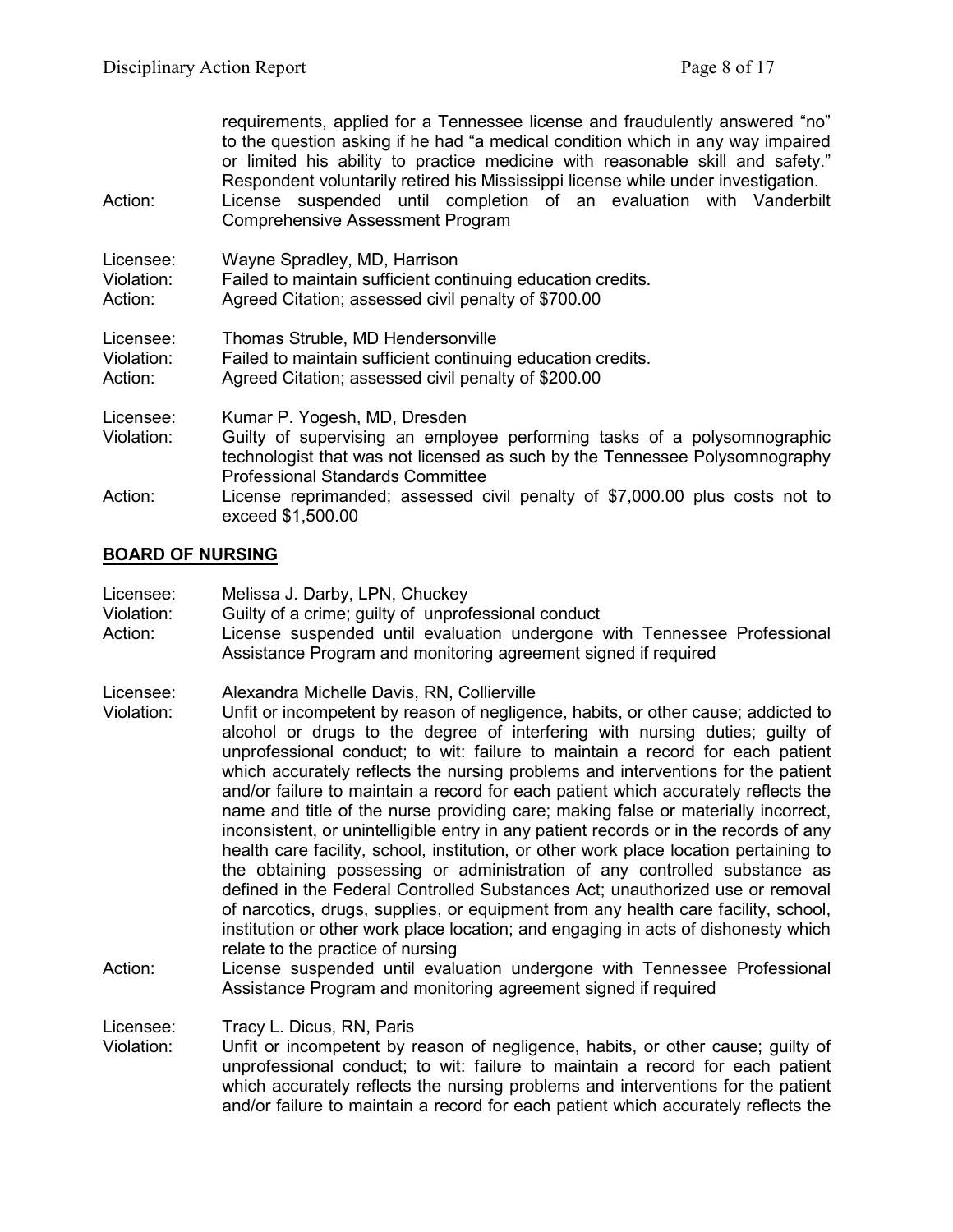name and title of the nurse providing care; making false or materially incorrect, inconsistent, or unintelligible entry in any patient records or in the records of any health care facility, school, institution, or other work place location pertaining to the obtaining possessing or administration of any controlled substance as defined in the Federal Controlled Substances Act; and revocation, suspension, probation or other discipline of a license to practice nursing by another state or territory of the United States for any act or omission which would constitute grounds for the revocation, suspension, probation, or other discipline of a license in this state

Action: License placed on probation; must obtain twelve hours of continuing education

## Licensee: Katherine L. Elkins, RN, Rogersville

- Violation: Guilty of unprofessional conduct; to wit: failure to maintain a record for each patient which accurately reflects the nursing problems and interventions for the patient and/or failure to maintain a record for each patient which accurately reflects the name and title of the nurse providing care; making false or materially incorrect, inconsistent, or unintelligible entry in any patient records or in the records of any health care facility, school, institution, or other work place location pertaining to the obtaining possessing or administration of any controlled substance as defined in the Federal Controlled Substances Act; and engaging in acts of dishonesty which relate to the practice of nursing
- Action: License suspended until evaluation undergone with Tennessee Professional Assistance Program and monitoring agreement signed if required; must obtain 20 hours of continuing education; plus costs not to exceed \$200.00
- Licensee: Whitney Elyse Emmons, RN, Bumpus Mills
- Violation: Guilty of unprofessional conduct; to wit: the use of any intoxicating beverage or the illegal use of any narcotic or dangerous drug while on duty in any health care facility, school, institution, or other work place location; being under the influence of alcoholic beverages, or under influence of drugs which impair judgement while on duty in any health care facility, school, institution, or other work place location; and engaging in acts of dishonesty which relate to the practice of nursing
- Action: License suspended until evaluation undergone with Tennessee Professional Assistance Program and monitoring agreement signed if required

Licensee: Renee Fortune, RN, La Vergne

- Violation: Addicted to alcohol or drugs to the degree of interfering with nursing duties; guilty of unprofessional conduct; to wit: unauthorized use or removal of narcotics, drugs, supplies, or equipment from any health care facility, school, institution or other work place location; the use of any intoxicating beverage or the illegal use of any narcotic or dangerous drug while on duty in any health care facility, school, institution, or other work place location; and being under the influence of alcoholic beverages, or under influence of drugs which impair judgement while on duty in any health care facility, school, institution, or other work place location
- Action: License suspended until evaluation undergone with Tennessee Professional Assistance Program and monitoring agreement signed if required

Licensee: Laverne H. Franklin, LPN, Jackson

Violation: Guilty of unprofessional conduct; to wit: failure to maintain a record for each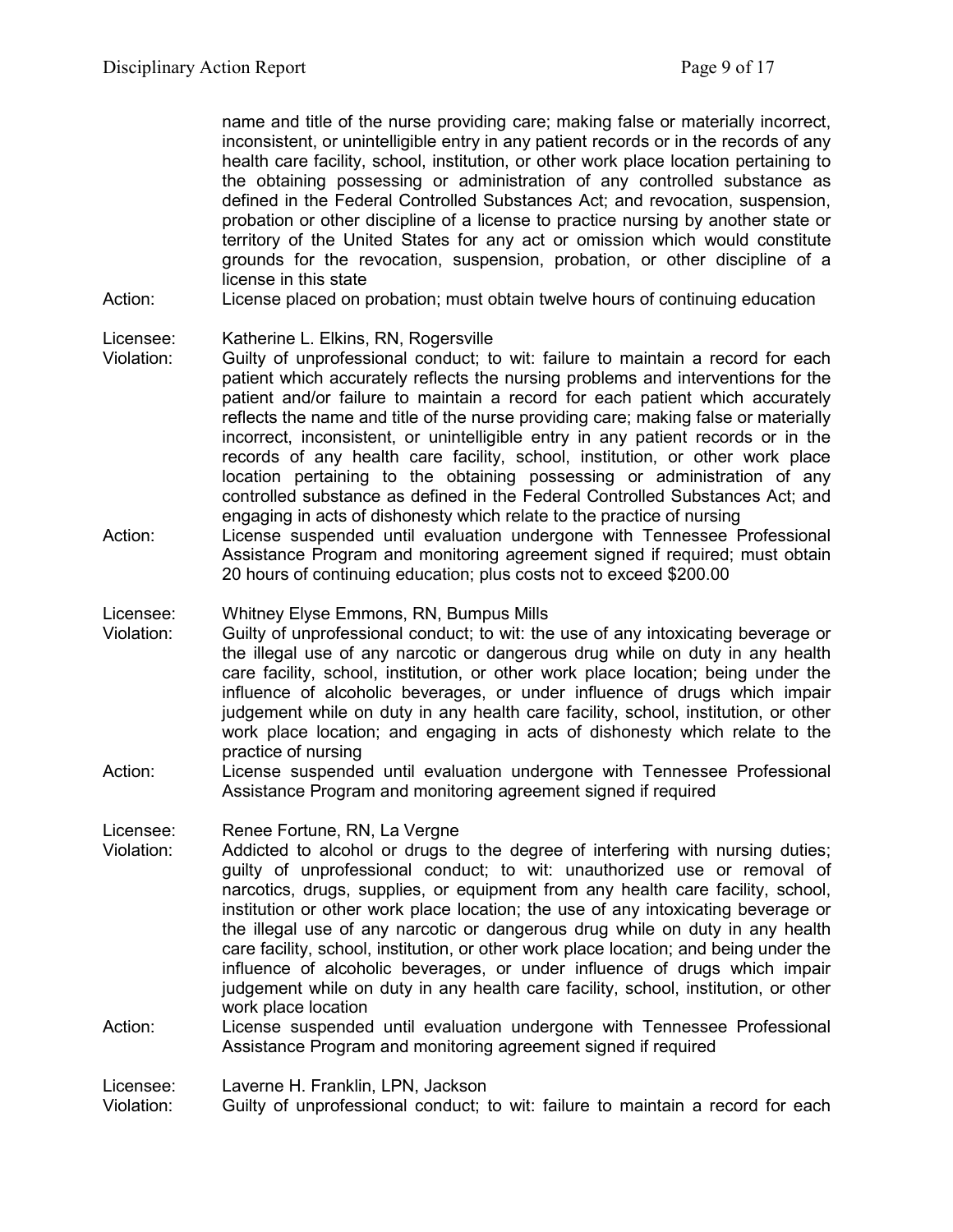patient which accurately reflects the nursing problems and interventions for the patient and/or failure to maintain a record for each patient which accurately reflects the name and title of the nurse providing care; and engaging in acts of dishonesty which relate to the practice of nursing

Action: License placed on probation; must obtain twelve hours of continuing education

Licensee: Kathy L. Goodman, RN, Petaluma

Violation: Unfit or incompetent by reason of negligence, habits, or other cause; guilty of unprofessional conduct; to wit: intentionally or negligently causing physical or emotional injury to a patient; abandoning or neglecting a patient requiring nursing care; and revocation, suspension, probation or other discipline of a license to practice nursing by another state or territory of the United States for any act or omission which would constitute grounds for the revocation, suspension, probation, or other discipline of a license in this state

Action: License voluntarily surrendered; plus costs not to exceed \$1,000.00

Licensee: Holly Durea Goodwin, LPN, Goodlettsville

Violation: Refusing to submit to a drug test or testing positive for any drug on any government or private sector pre-employment or employer ordered or confirmed drug test; guilty of a crime; is addicted to alcohol or drugs to the degree of interfering with nursing duties; guilty of fraud or deceit in procuring or attempting to procure a license to practice nursing; and guilty of unprofessional conduct; to wit: unauthorized use or removal of narcotics, drugs, supplies, or equipment from any health care facility, school, institution or other work place location; and engaging in acts of dishonesty which relate to the practice of nursing Action: License voluntarily surrendered

Licensee: Candace A. Granc, LPN, Franklin

- Violation: Guilty of fraud or deceit in procuring or attempting to procure a license to practice nursing; guilty of a crime; guilty of unprofessional conduct; to wit: revocation, suspension, probation or other discipline of a license to practice nursing by another state or territory of the United States for any act or omission which would constitute grounds for the revocation, suspension, probation, or other discipline of a license in this state; and engaging in acts of dishonesty which relate to the practice of nursing
- Action: License suspended until evaluation undergone with Tennessee Professional Assistance Program and monitoring agreement signed if required

Licensee: Lisa H. Lemay, RN, La Vergne

Violation: Refusing to submit to a drug test or testing positive for any drug on any government or private sector pre-employment or employer ordered or confirmed drug test; guilty of unprofessional conduct; to wit: unauthorized use or removal of narcotics, drugs, supplies, or equipment from any health care facility, school, institution or other work place location; and engaging in acts of dishonesty which relate to the practice of nursing; the use of any intoxicating beverage or the illegal use of any narcotic or dangerous drug while on duty in any health care facility, school, institution, or other work place location; and being under the influence of alcoholic beverages, or under influence of drugs which impair judgement while on duty in any health care facility, school, institution, or other work place location

Action: License suspended until evaluation undergone with Tennessee Professional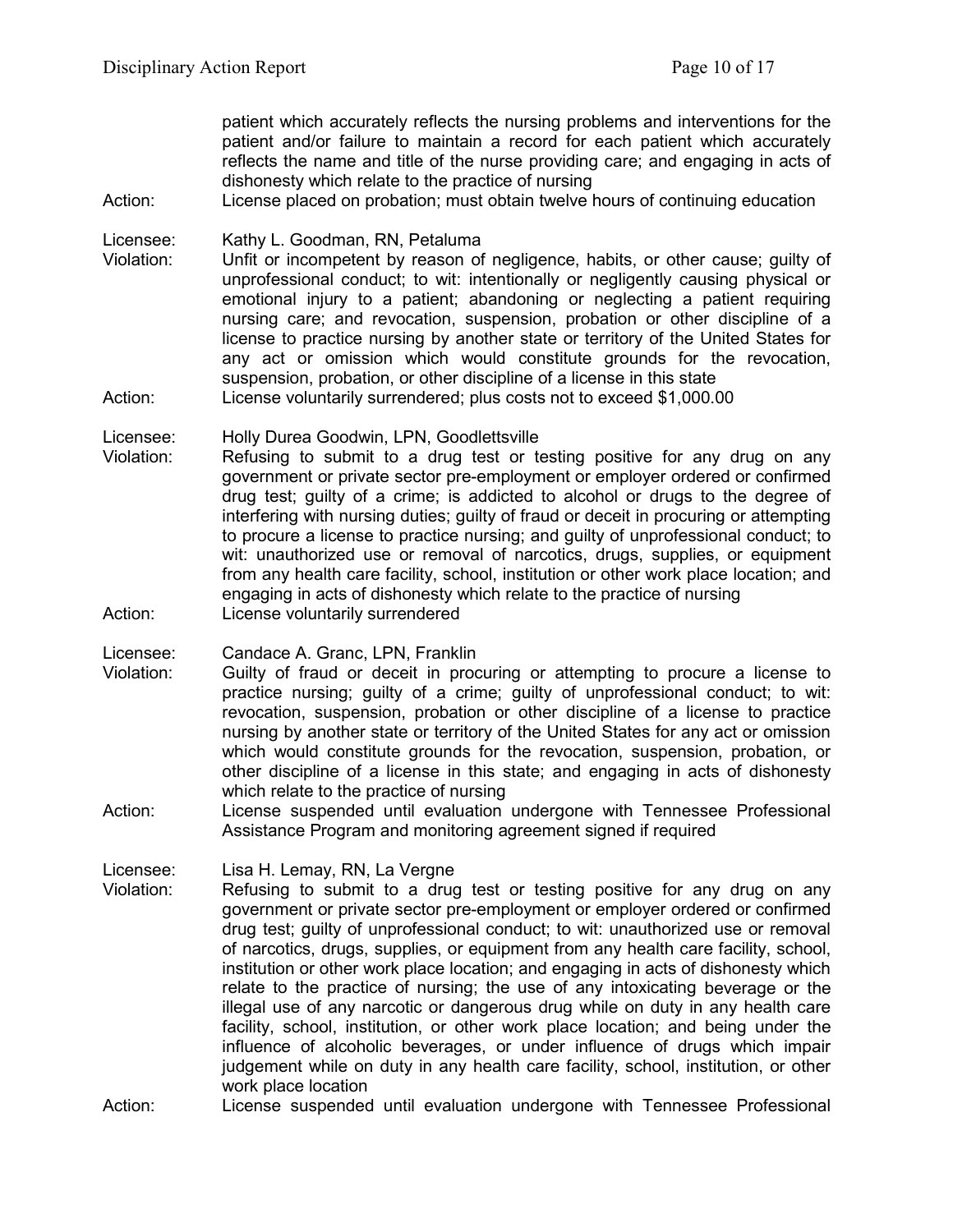Assistance Program and monitoring agreement signed if required

- Licensee: Teresa A. Matney, VA RN, Abingdon VA<br>Violation: Guilty of unprofessional conduct: to wit
- Guilty of unprofessional conduct; to wit: refusing to submit to a drug test or testing positive for any drug on any government or private sector preemployment or employer ordered or confirmed drug test
- Action: Privilege to practice voluntarily surrendered; must cease and desist practice of nursing in the State of Tennessee
- Licensee: Krisha Mayberry, LPN, Crossville<br>Violation: Guilty of unprofessional conduct
- Guilty of unprofessional conduct; to wit: refusing to submit to a drug test or testing positive for any drug on any government or private sector preemployment or employer ordered or confirmed drug test
- Action: License suspended until evaluation undergone with Tennessee Professional Assistance Program and monitoring agreement signed if required

Licensee: Charline Sheena Ladon Richard, RN, Cunningham<br>Violation: Guilty of unprofessional conduct: to wit: intentio

Guilty of unprofessional conduct; to wit: intentionally or negligently causing physical or emotional injury to a patient; revocation, suspension, probation or other discipline of a license to practice nursing by another state or territory of the United States for any act or omission which would constitute grounds for the revocation, suspension, probation, or other discipline of a license in this state Action: License placed on probation; must obtain twelve hours of continuing education

Licensee: Mary B. Riseden, LPN, Oneida

- Violation: Guilty of unprofessional conduct; diverting and selling controlled substances while working as a nurse; and revocation, suspension, probation, or other discipline of license to practice nursing by another state or territory of the United **States**
- Action: License summarily suspended; must cease and desist the practice of nursing in the State of Tennessee

Licensee: Susan L. Roeske, RN, Fall Branch

- Violation: Guilty of a crime; unfit or incompetent by reason of negligence, habits, or other cause; addicted to alcohol or drugs to the degree of interfering with nursing duties; guilty of unprofessional conduct; to wit: has violated or attempted to violate, directly or indirectly, or assisted in or abetted the violation of or conspired to violate any provision of this chapter or any lawful order of the board issued pursuant thereto; and unauthorized use or removal of narcotics, drugs, supplies, or equipment from any health care facility, school, institution or other work place location
- Action: License voluntarily surrendered; assessed civil penalties of \$600.00 plus costs not to exceed \$1,000.00
- Licensee: Penelope Rogers, LPN, McMinnville
- Violation: Guilty of unprofessional conduct; to wit: engaging in acts of dishonesty which relate to the practice of nursing; and refusing to submit to a drug test or testing positive for any drug on any government or private sector pre-employment or employer ordered or confirmed drug test
- Action: License suspended until evaluation undergone with Tennessee Professional Assistance Program and monitoring agreement signed if required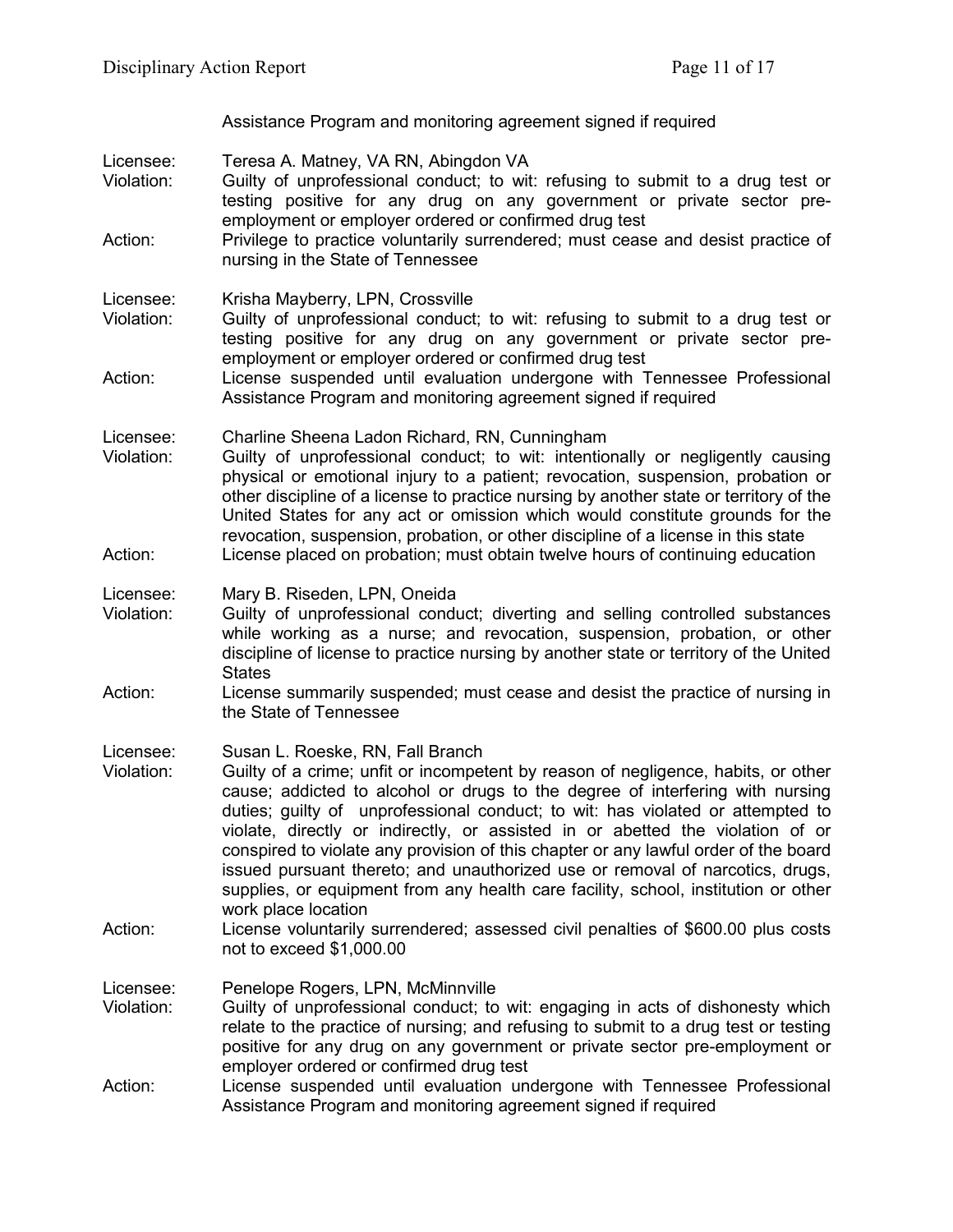- Licensee: Jade Ngoc Vo, RN, Memphis Violation: Guilty of unprofessional conduct; to wit: revocation, suspension, probation or other discipline of a license to practice nursing by another state or territory of the United States for any act or omission which would constitute grounds for the revocation, suspension, probation, or other discipline of a license in this state; and refusing to submit to a drug test or testing positive for any drug on any government or private sector pre-employment or employer ordered or confirmed drug test Action: License suspended until evaluation undergone with Tennessee Professional Assistance Program and monitoring agreement signed if required; plus costs not to exceed \$1,000.00 Licensee: Alison Renee Warner, RN, Knoxville Violation: Guilty of unprofessional conduct; to wit: revocation, suspension, probation or other discipline of a license to practice nursing by another state or territory of the United States for any act or omission which would constitute grounds for the revocation, suspension, probation, or other discipline of a license in this state Action: License reprimanded until evaluation undergone with Tennessee Professional Assistance Program and monitoring agreement signed if required; must obtain fifteen hours of continuing education; assessed civil penalty of \$500.00 Licensee: Lisa Scarbrough Woodson, RN, Jonesborough Violation: Unfit or incompetent by reason of negligence, habits, or other cause; addicted to alcohol or drugs to the degree of interfering with nursing duties; guilty of unprofessional conduct; to wit: intentionally or negligently causing physical or emotional injury to a patient; the use of any intoxicating beverage or the illegal use of any narcotic or dangerous drug while on duty in any health care facility, school, institution, or other work place location; and being under the influence of alcoholic beverages, or under influence of drugs which impair judgement while on duty in any health care facility, school, institution, or other work place location Action: License suspended until evaluation undergone with Tennessee Professional Assistance Program and monitoring agreement signed if required Licensee: Benjamin Christian Woodward, RN, Knoxville
- Violation: Refusing to submit to a drug test or testing positive for any drug on any government or private sector pre-employment or employer ordered or confirmed drug test; is addicted to alcohol or drugs to the degree of interfering with nursing duties; and guilty of unprofessional conduct; to wit: unauthorized use or removal of narcotics, drugs, supplies, or equipment from any health care facility, school, institution or other work place location; the use of any intoxicating beverage or the illegal use of any narcotic or dangerous drug while on duty in any health care facility, school, institution, or other work place location; and engaging in acts of dishonesty which relate to the practice of nursing
- Action: License suspended; suspension stayed; license placed on probation for no less than three years with terms; assessed civil penalty of \$500.00

# **BOARD OF OSTEOPATHIC EXAMINATION**

Licensee: \*Noridia Mauras, DO, Gallatin Violation: Failure to maintain sufficient continuing education credits.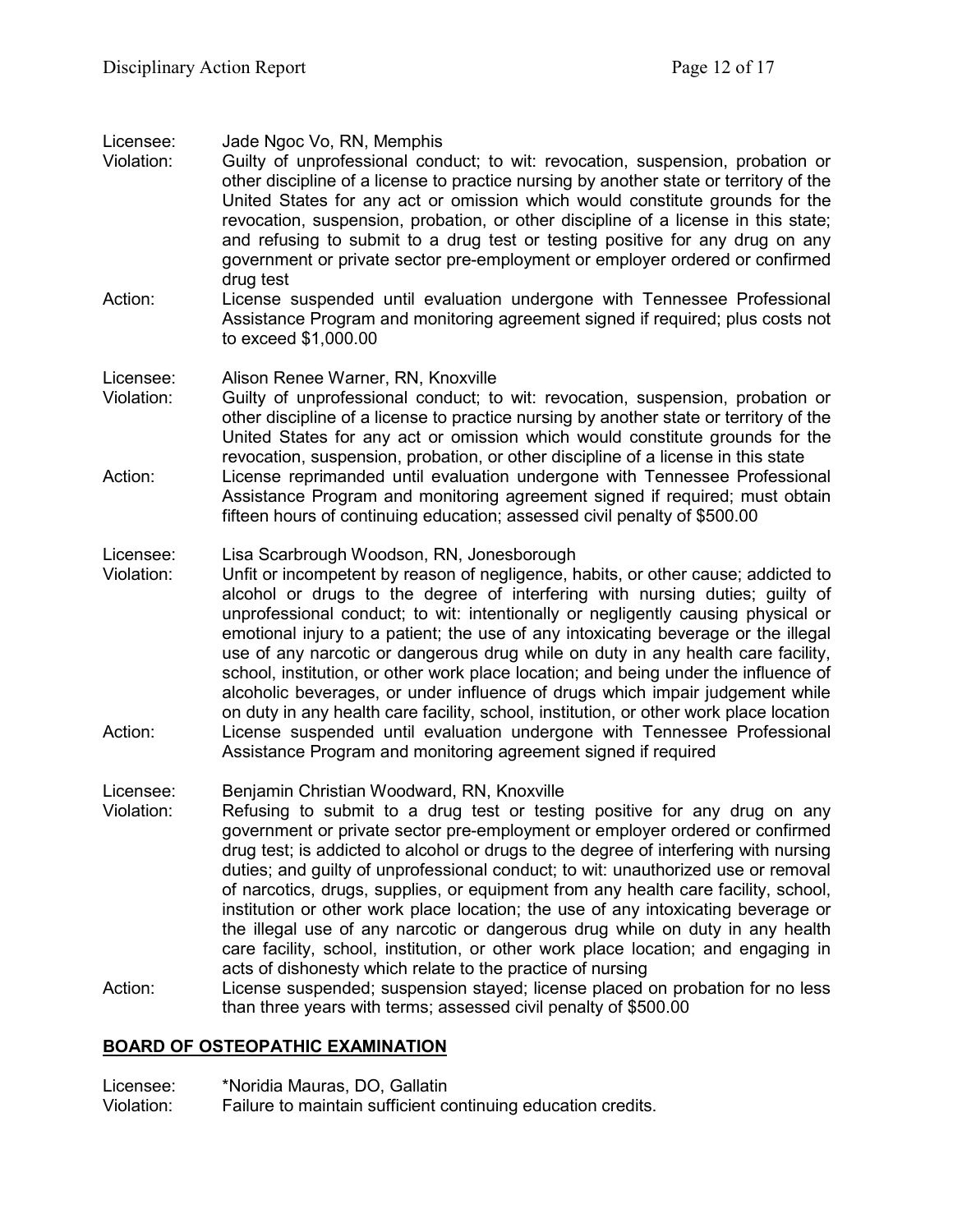Action: Agreed Citation; assessed civil penalty of \$80.00 *\*Late reporting from May, 2018.*

### **BOARD OF PHARMACY**

Licensee: Morgan M. Brown, RT, Cordova

Violation: Respondent manipulated pharmacy software to create four different unauthorized prescriptions for Tramadol without authorization from a licensed prescriber to create, process and dispense prescriptions and corresponding refills. Respondent violated the following laws: It is unlawful for any person, firm or corporation to possess, sell, barter or give away any drug known as legend drugs…except upon the written prescription of a duly licensed physician, certified physician's assistant, nurse…who is rendering service under the supervision, control and responsibility of a licensed physician…a dentist, an optometrist…or a veterinarian, and compounded or dispensed by a duly registered pharmacist. It is unlawful for any person, firm or corporation to obtain or attempt to obtain a legend drug, or to procure to attempt to procure the administration of a legend drug, by fraud, deceit, misrepresentation, subterfuge, forgery, alteration of a prescription, by the concealment of material fact, or by the use of a false name or address. It is unlawful for any person to have in such person's possession, any drug herein defined or enumerated, without the same having been prescribed by a duly licensed physician, certified physician assistant, dentist, optometrist…or veterinarian, and having been dispensed by a pharmacy duly licensed and registered in this state, unless such person was a resident of another state and had the prescription therefore filled by a duly licensed and registered pharmacist of such other state. It is unlawful for any person knowingly or intentionally to: Acquire or obtain, or attempt to acquire or attempt to obtain, possession of controlled substance by misrepresentation, fraud, forgery, deception or subterfuge. It is unlawful for any person knowingly or intentionally to acquire or obtain, or attempt to acquire or obtain, possession of a controlled substance by misrepresentation, fraud, forgery, deception, or subterfuge or in violation of § 39-14-150. Engaging in conduct prohibited or made unlawful by any of the provisions of parts 2-5 of this chapter or any other laws of the state or of the United States relating to drugs or to the practice of pharmacy. Been guilty of dishonorable, immoral, unethical or unprofessional conduct.

Action: License placed on probation (2 years), prohibited from working in pharmacy practice site that dispenses controlled substances; shall continue in a treatment plan for duration of probation period.

Licensee: Vickie R. Malone, RT, Jonesborough

Violation: Respondent diverted approximately 359 Tramadol tablets while Respondent was on duty. Respondent violated the following laws: It is unlawful for any person, firm or corporation to possess, sell, barter or give away any drug known as legend drugs…except upon the written prescription of a duly licensed physician, certified physician's assistant, nurse…who is rendering service under the supervision, control and responsibility of a licensed physician…a dentist, an optometrist…or a veterinarian, and compounded or dispensed by a duly registered pharmacist. It is unlawful for any person, firm or corporation to obtain or attempt to obtain a legend drug, or to procure to attempt to procure the administration of a legend drug, by fraud, deceit, misrepresentation, subterfuge,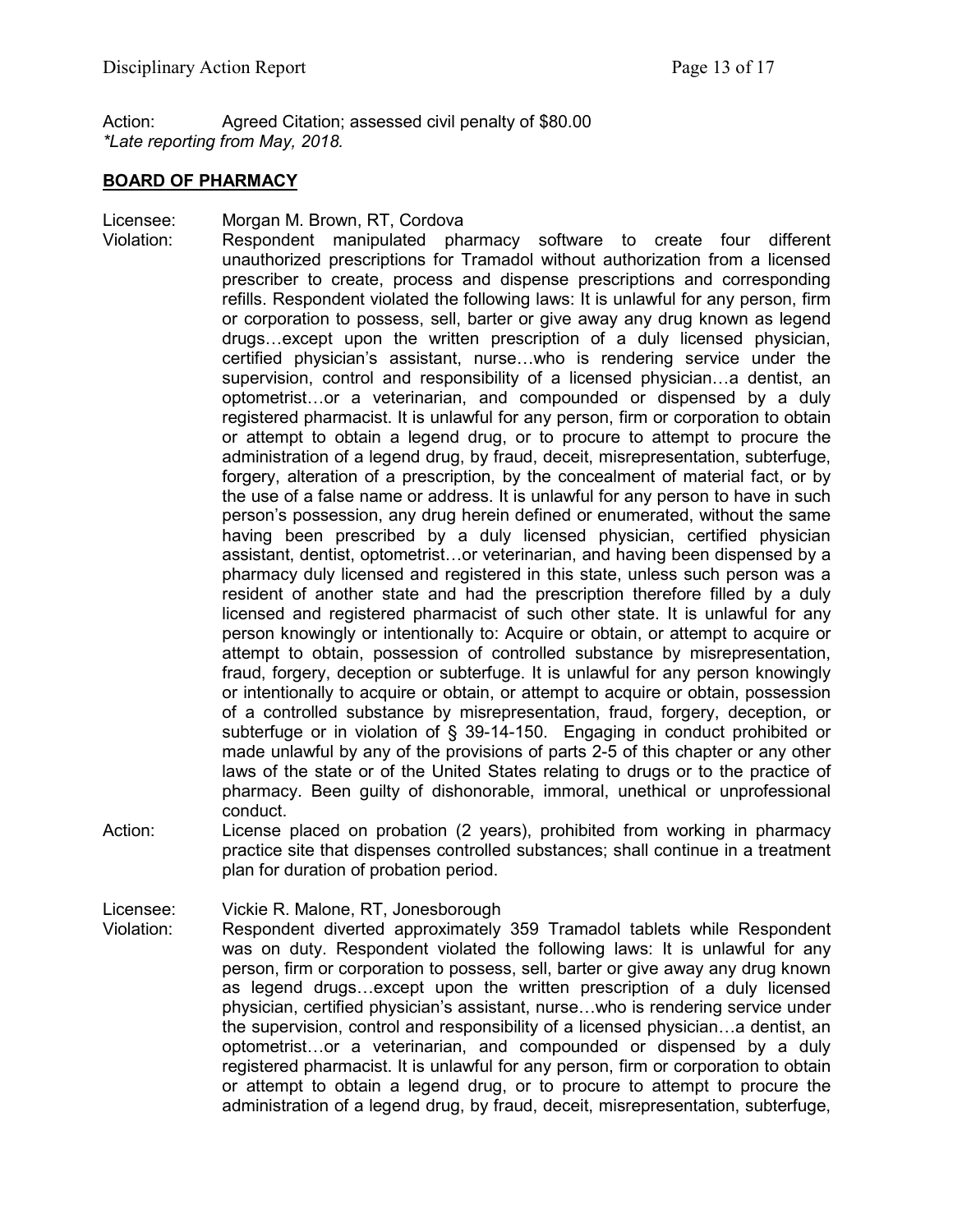forgery, alteration of a prescription, by the concealment of material fact, or by the use of a false name or address. It is unlawful for any person to have in such person's possession, any drug herein defined or enumerated, without the same having been prescribed by a duly licensed physician, certified physician assistant, dentist, optometrist…or veterinarian, and having been dispensed by a pharmacy duly licensed and registered in this state, unless such person was a resident of another state and had the prescription therefore filled by a duly licensed and registered pharmacist of such other state. It is unlawful for any person knowingly or intentionally to: Acquire or obtain, or attempt to acquire or attempt to obtain, possession of controlled substance by misrepresentation, fraud, forgery, deception or subterfuge. Engaging in conduct prohibited or made unlawful by any of the provisions of parts 2-5 of this chapter or any other laws of the state or of the United States relating to drugs or to the practice of pharmacy. Been guilty of dishonorable, immoral, unethical or unprofessional conduct. Action: License is revoked; assessed costs not to exceed \$10,000.00

- Licensee: Riddle Drug #3, Pharmacy, Oak Ridge
- Violation: Respondent was engaged in processing and dispensing medications from an unlicensed pharmacy location. Medical and prescription orders cannot be accepted, solicited, collected or advertised at a location other than a pharmacy practice site for which a license has been issued by the board, and such pharmacy practice site shall be actively engaged in compounding and dispensing medical and prescription orders. Furthermore, a pharmacist may compound and dispense prescription drugs and devices and related materials only in a pharmacy practice site which is duly licensed by the board and which operates in compliance with Tennessee and federal laws and rules governing the practice of pharmacy
- Action: License is reprimanded; assessed civil penalty of \$7,000.00

Licensee: Jared Grant Riddle, DPH, Oakridge

Violation: Guilty of not performing final verification of products prior to dispensing; accepting medication returns and placing them into stock; and not being on duty the required amount of time to qualify as the pharmacist in charge at Riddle Drug #3. These actions violate the following rules and statutes: The following functions must be performed personally by a pharmacist or by a pharmacy intern under the personal supervision and in the presence of a pharmacist - Performance of final verification of the product prior to dispensing; It is permissible for any pharmacy practice site, pharmacist, or pharmacy intern or pharmacy technician under the supervision of a pharmacist, or any other place of business engaged in compounding and dispensing prescription drugs and devices and related materials for human consumption to receive from any patient or other person the return of any portion of an order that has been taken from the premises of the pharmacy practice site or other place of business, only if authorized: (a) Pursuant to Tennessee Board of Pharmacy rule 1140-04-.10; or (b) For the purpose of collection for disposal or destruction of any prescription drug; provided that participation in the program shall be voluntary, and such collection and destruction shall be conducted in accordance with the provisions of 21 CFR § 1317; The designed pharmacist in charge at a particular pharmacy practice site shall be on duty a minimum of fifty percent (50%) of the hours that the pharmacy is in operation. Except, in any event, the pharmacist in charge shall not be required to be on duty more than an average of forty (40) hours per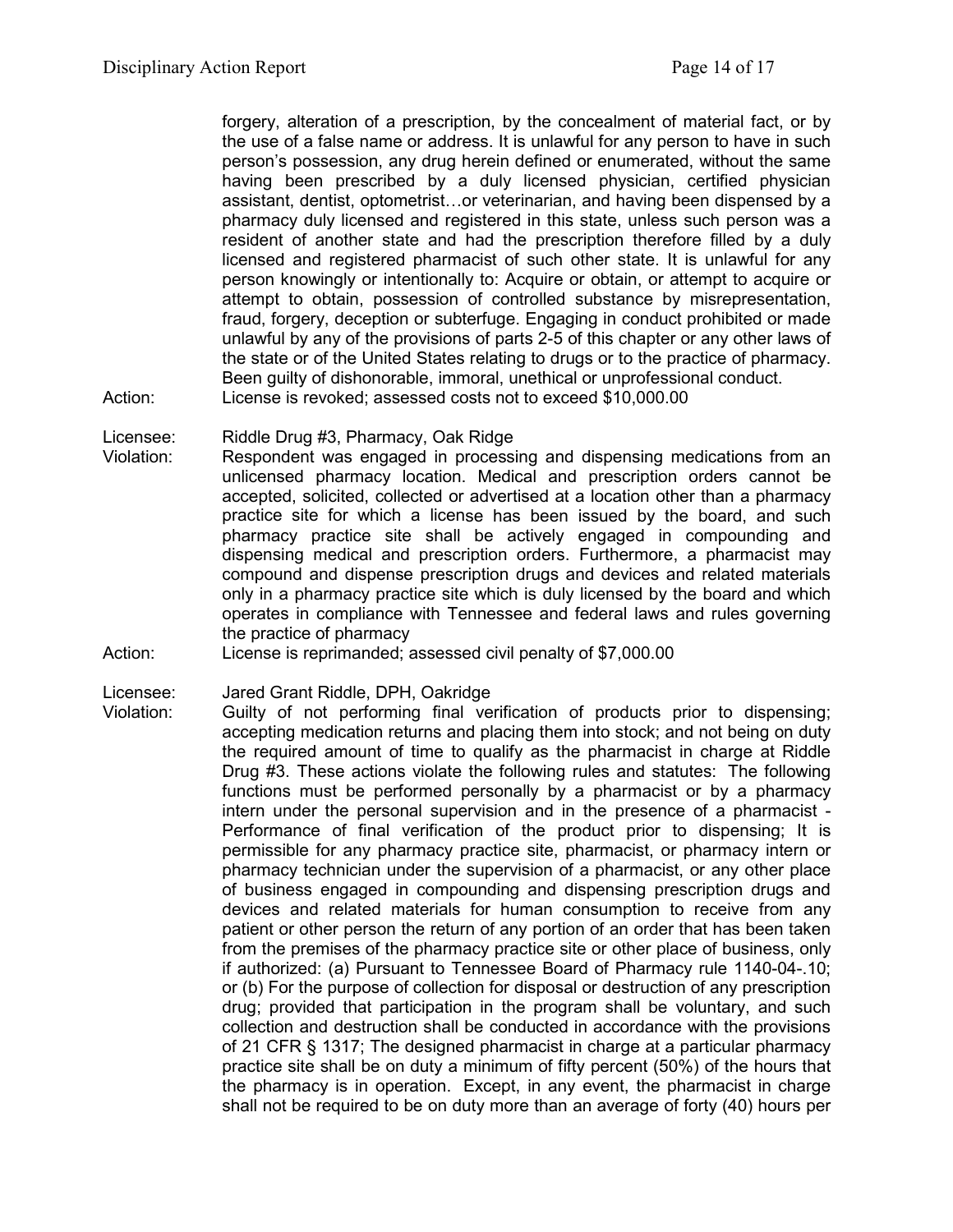week; Engaged in conduct prohibited or made unlawful by any of the provisions of parts 2-5 of this chapter or any other laws of the state or of the United States relating to drugs or to the practice of pharmacy; and Failed to comply with a lawful order or duly promulgated rule of the board.

Action: License is reprimanded; assessed costs not to exceed \$500.00

Licensee: Christina Sharon Rudman, RT Kingsport

Violation: Respondent diverted approximately 5-7 bottles of subutex while on duty. Respondent violated the following laws: It is unlawful for any person, firm or corporation to possess, sell, barter or give away any drug known as legend drugs…except upon the written prescription of a duly licensed physician, certified physician's assistant, nurse…who is rendering service under the supervision, control and responsibility of a licensed physician…a dentist, an optometrist…or a veterinarian, and compounded or dispensed by a duly registered pharmacist. It is unlawful for any person, firm or corporation to obtain or attempt to obtain a legend drug, or to procure to attempt to procure the administration of a legend drug, by fraud, deceit, misrepresentation, subterfuge, forgery, alteration of a prescription, by the concealment of material fact, or by the use of a false name or address. It is unlawful for any person to have in such person's possession, any drug herein defined or enumerated, without the same having been prescribed by a duly licensed physician, certified physician assistant, dentist, optometrist…or veterinarian, and having been dispensed by a pharmacy duly licensed and registered in this state, unless such person was a resident of another state and had the prescription therefore filled by a duly licensed and registered pharmacist of such other state. It is unlawful for any person knowingly or intentionally to: Acquire or obtain, or attempt to acquire or attempt to obtain, possession of controlled substance by misrepresentation, fraud, forgery, deception or subterfuge. Engaging in conduct prohibited or made unlawful by any of the provisions of parts 2-5 of this chapter or any other laws of the state or of the United States relating to drugs or to the practice of pharmacy. Been guilty of dishonorable, immoral, unethical or unprofessional conduct. Action: License is revoked; assessed costs not to exceed \$10,000.00

Licensee: Melissa Sue Scott, RT, Chapel Hill

Violation: Respondent allegedly diverted approximately 200 oxycodone 30mg tablets while on duty and without a valid prescription or authorization to divert the Oxycodone. It is alleged that Respondent violated the following laws: It is unlawful for any person, firm or corporation to possess, sell, barter or give away any drug known as legend drugs…except upon the written prescription of a duly licensed physician, certified physician's assistant, nurse…who is rendering service under the supervision, control and responsibility of a licensed physician…a dentist, an optometrist…or a veterinarian, and compounded or dispensed by a duly registered pharmacist. It is unlawful for any person, firm or corporation to obtain or attempt to obtain a legend drug, or to procure to attempt to procure the administration of a legend drug, by fraud, deceit, misrepresentation, subterfuge, forgery, alteration of a prescription, by the concealment of material fact, or by the use of a false name or address. It is unlawful for any person to have in such person's possession, any drug herein defined or enumerated, without the same having been prescribed by a duly licensed physician, certified physician assistant, dentist, optometrist…or veterinarian, and having been dispensed by a pharmacy duly licensed and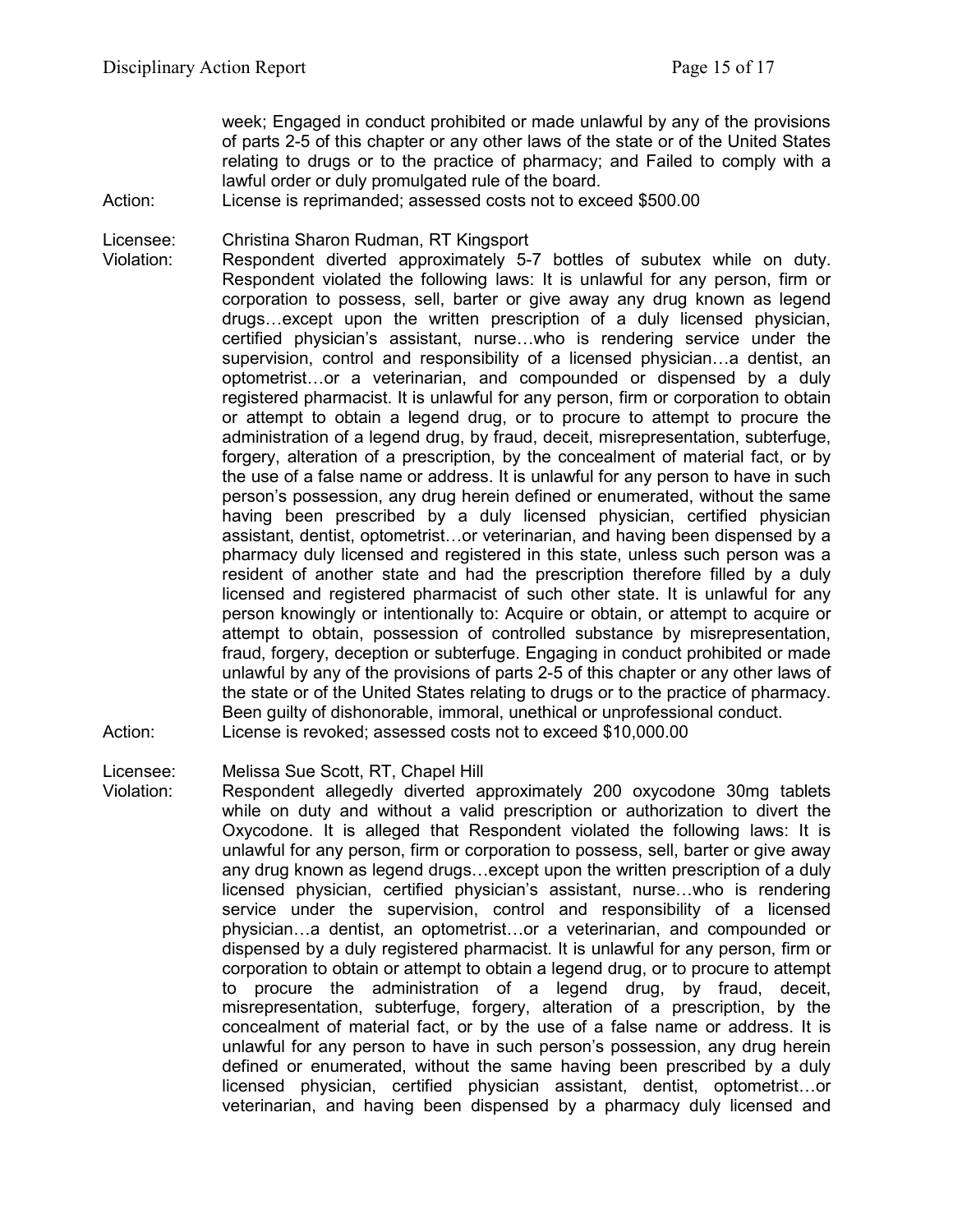registered in this state, unless such person was a resident of another state and had the prescription therefore filled by a duly licensed and registered pharmacist of such other state. It is unlawful for any person knowingly or intentionally to: Acquire or obtain, or attempt to acquire or attempt to obtain, possession of controlled substance by misrepresentation, fraud, forgery, deception or subterfuge. Engaging in conduct prohibited or made unlawful by any of the provisions of parts 2-5 of this chapter or any other laws of the state or of the United States relating to drugs or to the practice of pharmacy. Been guilty of dishonorable, immoral, unethical or unprofessional conduct.

Action: License is voluntarily surrendered (same as revocation)

Licensee: Brittany Nicole Sullivan, RT, Andersonville

Violation: Pre-employment drug screen tested positive for oxycodone and Respondent could not provide a valid medical reason for the test result.. Guilty of dishonorable, immoral, unethical or unprofessional conduct.

Action: License is revoked; assessed costs not to exceed \$10,000.00

## **COMMITTEE FOR PHYSICIANS ASSISTANTS**

Licensee: Walter Blankenship, PA, Powell \*

Violation: Application for reinstatement of expired, disciplined license

Action: Temporary, limited license granted

*\*Late Reporting from August, 2018*

- Licensee: Matthew Kahanic, PA, Huntsville, Alabama \*
- Violation: Application for licensure with previous suspension of hospital privileges in another state
- Action: License granted contingent upon confirmation of a monitoring agreement signed with Tennessee Professional Assistance Program or Tennessee Medical Foundation.

*\*Late Reporting from April, 2018*

### **BOARD OF PODIATRIC MEDICAL EXAMINERS**

| Licensee:  | John J. Cauthon, DPM, Murfreesboro                                             |
|------------|--------------------------------------------------------------------------------|
| Violation: | Guilty of 4 felony counts for Health Care Fraud occurring in the course of the |
|            | Respondent's practice as a podiatrist                                          |
| $A$ ction: | $\mu$ iconse revoked; assessed with costs not to exceed \$2,000,00             |

Action: License revoked; assessed with costs not to exceed \$2,000.00

### **POLYSOMNOGRAPHY PROFESSIONALS STANDARDS COMMITTEE**

- Licensee: Jillian L. Garrett, PSGP, Old Hickory
- Violation: Worked as a Polysomnographic Technologist while under the influence of controlled and illegal substances. Failed a urine drug screen. Convicted of two driving under the influence charges in Davidson County.
- Action: License suspended for no less than 6 months, must undergo evaluation approved by Tennessee Professional Assistance Program and comply and maintain advocacy. Upon reinstatement of license it shall be placed on probation to run concurrent with any monitoring agreement, for no less than 3 years. Assessed civil penalties of \$200.00 plus costs not to exceed \$400.00